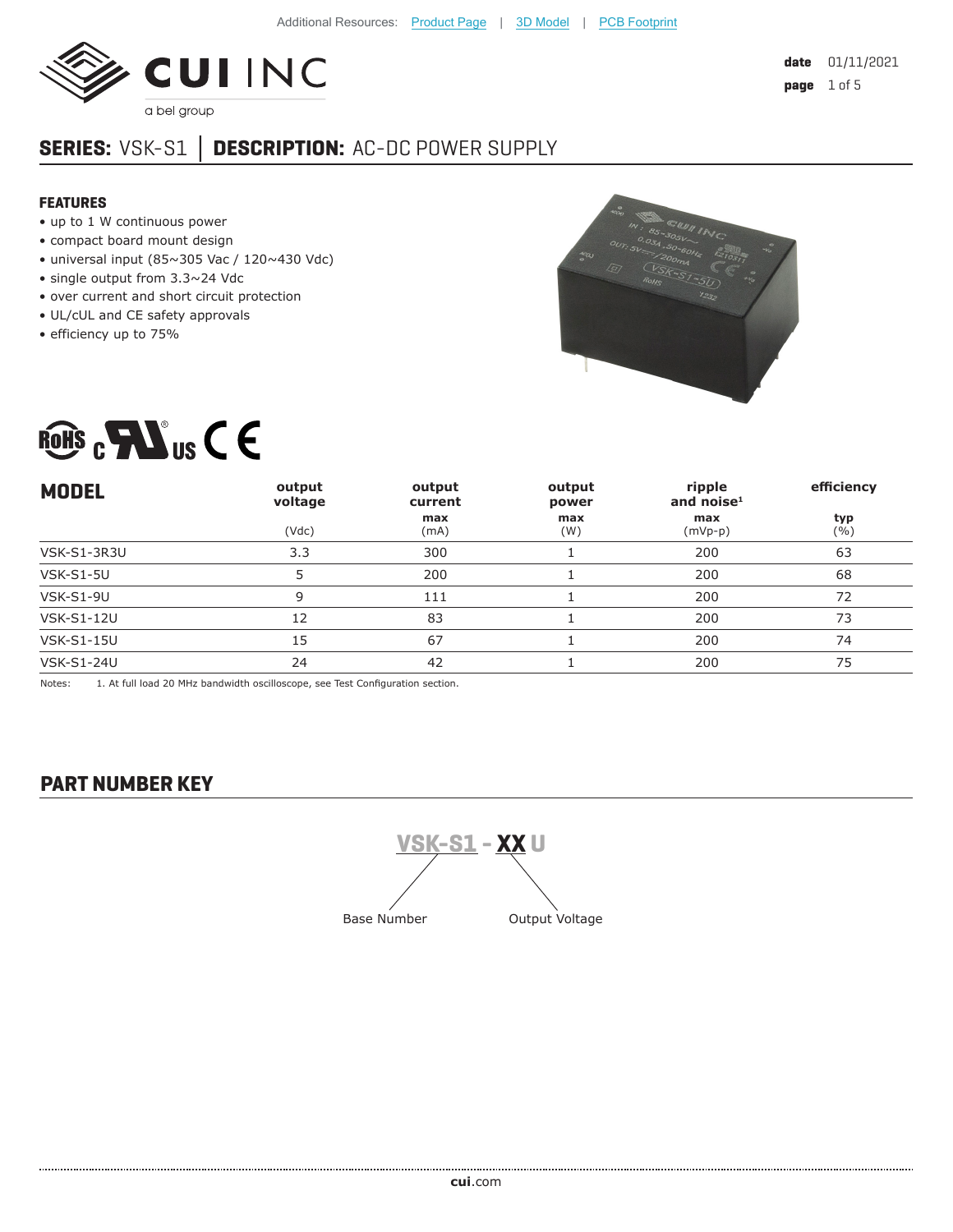#### **CUI Inc │ SERIES:** VSK-S1 **│ DESCRIPTION:** AC-DC POWER SUPPLY **date** 01/11/2021 **│ page** 2 of 5

#### **INPUT**

| parameter                 | conditions/description   | min       | typ | max        | units      |
|---------------------------|--------------------------|-----------|-----|------------|------------|
| voltage                   |                          | 85<br>120 |     | 305<br>430 | Vac<br>Vdc |
| frequency                 |                          | 47        |     | 63         | Hz         |
| current                   | at 115 Vac<br>at 230 Vac |           |     | 37<br>21   | mA<br>mA   |
| inrush current            | at 115 Vac<br>at 230 Vac |           | 14  |            |            |
| leakage current           |                          |           |     | 0.15       | mA         |
| no load power consumption |                          |           |     | 0.2        | W          |

#### **OUTPUT**

| parameter               | conditions/description                                                                                  | min | typ      | max                            | units                 |
|-------------------------|---------------------------------------------------------------------------------------------------------|-----|----------|--------------------------------|-----------------------|
| maximum capacitive load | 3.3 and 5 Vdc output models<br>9 and 12 Vdc output models<br>15 Vdc output model<br>24 Vdc output model |     |          | 4,000<br>2,200<br>1,000<br>680 | μF<br>μF<br>μF<br>μF  |
| line regulation         | at full load                                                                                            |     | ±2       |                                | $\frac{0}{0}$         |
| load regulation         | at 10 $\sim$ 100% load                                                                                  |     | ±5       |                                | $\%$                  |
| voltage accuracy        | 3.3 Vdc model<br>all other models                                                                       |     | ±6<br>±5 |                                | $\frac{0}{0}$<br>$\%$ |
| switching frequency     |                                                                                                         |     |          | 100                            | kHz                   |

# **PROTECTIONS**

| parameter                | conditions/description   | mın | tvo | max | units |
|--------------------------|--------------------------|-----|-----|-----|-------|
| over current protection  | auto restart             | 110 |     |     | %     |
| short circuit protection | continuous, auto restart |     |     |     |       |

### **SAFETY & COMPLIANCE**

| parameter                    | conditions/description                                                       | min     | typ | max | units |
|------------------------------|------------------------------------------------------------------------------|---------|-----|-----|-------|
| isolation voltage            | input to output for 1 minute                                                 |         | Vac |     |       |
| safety approvals             | UL 60950-1                                                                   |         |     |     |       |
| safety class                 | class II                                                                     |         |     |     |       |
| conducted/radiated emissions | CISPR22/EN55022 Class B                                                      |         |     |     |       |
| <b>ESD</b>                   | IEC/EN61000-4-2 class B, contact $\pm$ 4kV, air $\pm$ 8kV                    |         |     |     |       |
| radiated immunity            | IEC/EN61000-4-3 class A, 10V/m                                               |         |     |     |       |
| EFT/burst                    | IEC/EN61000-4-4 class B, $\pm$ 2kV (external circuit required, see figure 3) |         |     |     |       |
| surge                        | IEC/EN61000-4-5 class B, $\pm$ 2kV (external circuit required, see figure 3) |         |     |     |       |
| conducted immunity           | IEC/EN61000-4-6 class A, 10 Vr.m.s                                           |         |     |     |       |
| <b>PFM</b>                   | IEC/EN61000-4-8 class A, 10 A/m                                              |         |     |     |       |
| voltage dips & interruptions | IEC/EN61000-4-11 class B, 0%-70%                                             |         |     |     |       |
| <b>MTBF</b>                  | as per MIL-HDBK-217F, 25°C                                                   | 300,000 |     |     | hours |
| <b>RoHS</b>                  | 2011/65/EU                                                                   |         |     |     |       |

# **ENVIRONMENTAL**

| parameter             | conditions/description | min   | typ | max | units   |
|-----------------------|------------------------|-------|-----|-----|---------|
| operating temperature | see derating curves    | $-25$ |     | 70  | $\circ$ |
| storage temperature   |                        | $-25$ |     | 85  | $\circ$ |
| operating humidity    | non-condensing         |       |     | 90  |         |
| storage humidity      | non-condensing         |       |     | 95  |         |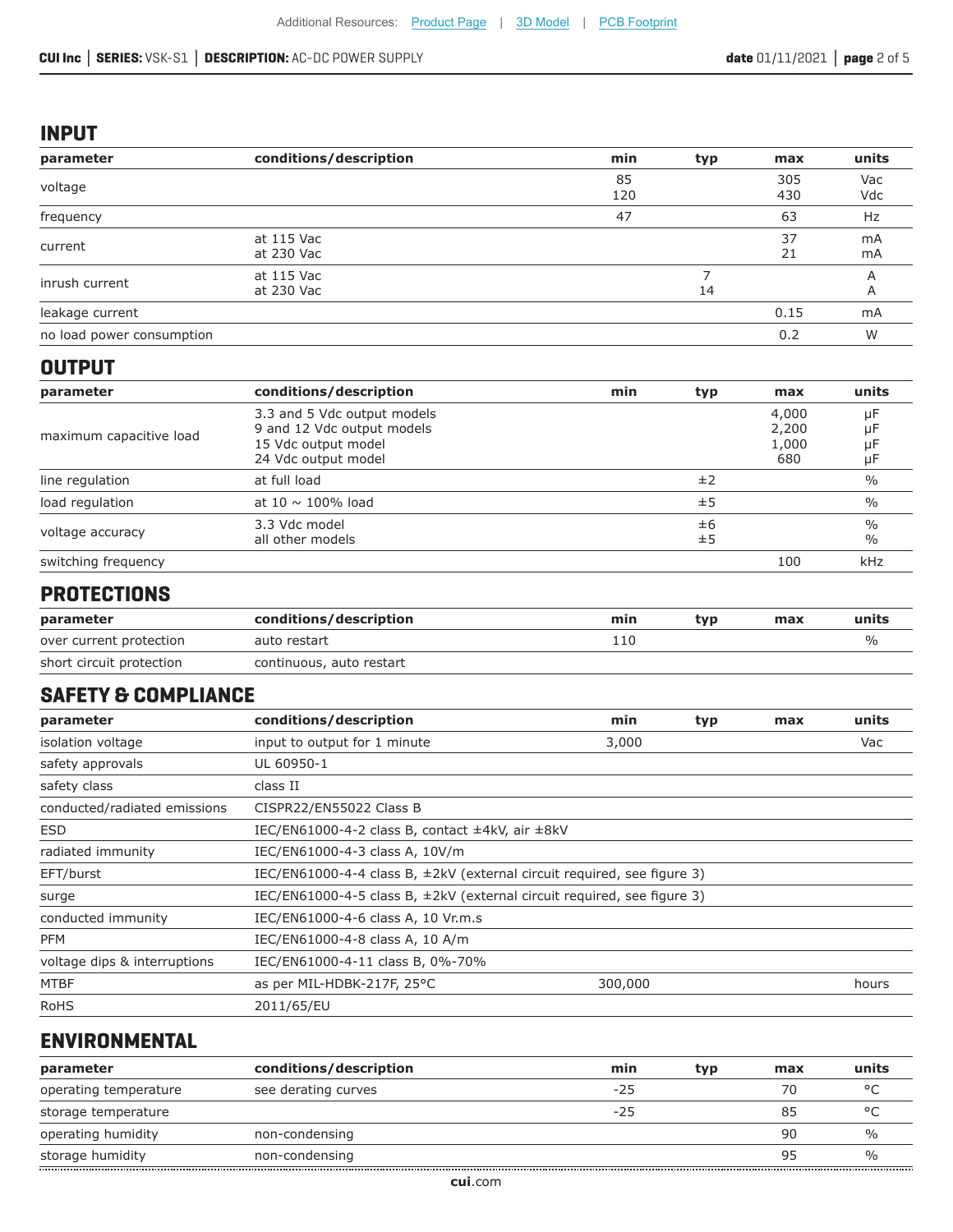# **DERATING/EFFICIENCY CURVES**





# **MECHANICAL**

| parameter     | conditions/description                             | min | tvp | max | units |
|---------------|----------------------------------------------------|-----|-----|-----|-------|
| dimensions    | 33.70 x 22.20 x 18.00 (1.327 x 0.874 x 0.708 inch) |     |     |     | mm    |
| case material | UI 94V-0                                           |     |     |     |       |
| weight        |                                                    |     | 20  |     |       |

# **MECHANICAL DRAWING**

units: mm [inches] tolerance: ±0.50 [±0.020] pin section tolerance: ±0.10 mm [±0.004]

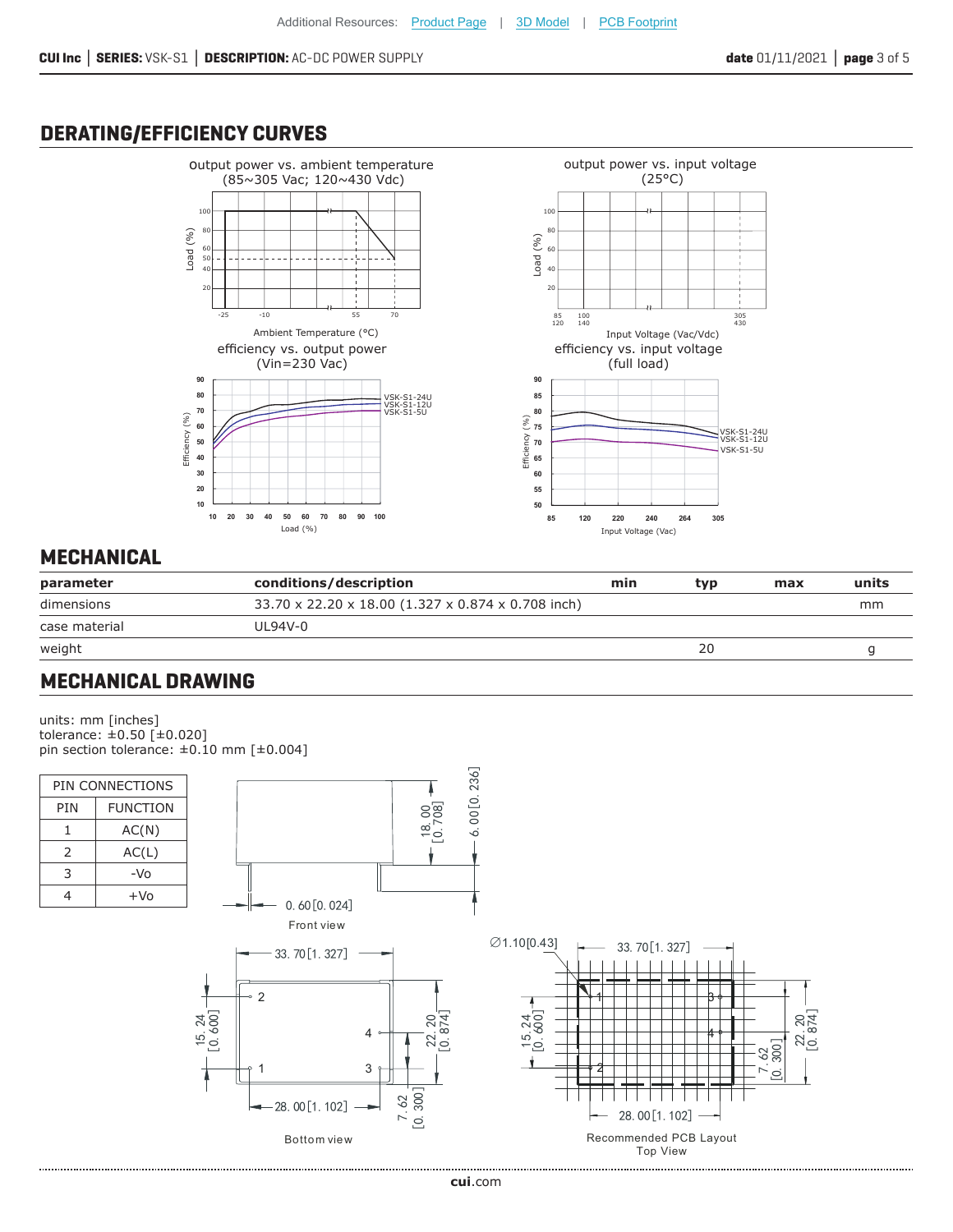#### **TEST CONFIGURATION**



# **TYPICAL APPLICATION CIRCUIT**



**Table 2**

| Recommended external circuit components |                    |            |            |               |            |                     |                 |                  |                      |                 |
|-----------------------------------------|--------------------|------------|------------|---------------|------------|---------------------|-----------------|------------------|----------------------|-----------------|
| Model                                   | <b>FUSE</b>        | <b>MOV</b> | <b>NTC</b> | R1            | CY3, CY4   | <b>CX</b>           | <b>LCM</b>      | TVS <sup>1</sup> | C1 <sup>2</sup>      | C2 <sup>3</sup> |
| VSK-S1-3R3U                             | 1A/300V, slow blow | S14K350    | $10D-11$   | $47\Omega/3W$ | 2.2nF/400V | $0.4\mu F/305$ Vac  | $10 \text{ mH}$ | SMBJ7.0A         | $1\mu$ F/50V         | $220\mu F$      |
| <b>VSK-S1-5U</b>                        | 1A/300V, slow blow | S14K350    | $10D-11$   | $47\Omega/3W$ | 2.2nF/400V | 0.1uF/305Vac        | $10 \text{ mH}$ | SMBJ7.0A         | 1 <sub>U</sub> F/50V | 220uF           |
| VSK-S1-9U                               | 1A/300V, slow blow | S14K350    | $10D-11$   | $47\Omega/3W$ | 2.2nF/400V | 0.1uF/305Vac        | $10 \text{ mH}$ | SMBJ12A          | 1uF/50V              | $120\mu F$      |
| <b>VSK-S1-12U</b>                       | 1A/300V, slow blow | S14K350    | $10D-11$   | $47\Omega/3W$ | 2.2nF/400V | $0.1$ u $F/305$ Vac | $10 \text{ mH}$ | SMBJ20A          | $1\mu$ F/50V         | $120\mu F$      |
| <b>VSK-S1-15U</b>                       | 1A/300V, slow blow | S14K350    | $10D-11$   | $47\Omega/3W$ | 2.2nF/400V | $0.1\mu F/305$ Vac  | $10 \text{ mH}$ | SMBJ20A          | $1\mu$ F/50V         | $120\mu F$      |
| <b>VSK-S1-24U</b>                       | 1A/300V, slow blow | S14K350    | $10D-11$   | $47\Omega/3W$ | 2.2nF/400V | $0.1$ u $F/305$ Vac | $10 \text{ mH}$ | SMBJ30A          | $1\mu$ F/50V         | $68\mu F$       |

# **EMC RECOMMENDED CIRCUIT**



Notes: 1. See Table 2 for EMC components.

- 2. TVS is a recommended component to protect post-circuits if converter fails. 3. C1 is a ceramic capacitor used to filter high frequency noise.
- 
- 4. C2 is an electrolytic capacitor. We recommend using high frequency and low impedence electrolytic capacitors. For capacitance and current of capacitor please refer to the manufacture's datasheet. Voltage derating of capacitor should be 80% or above.
- 5. All specifications are measured at rated input voltage, rated output load, TA=25°C, and humidity < 75% unless otherwise specified.